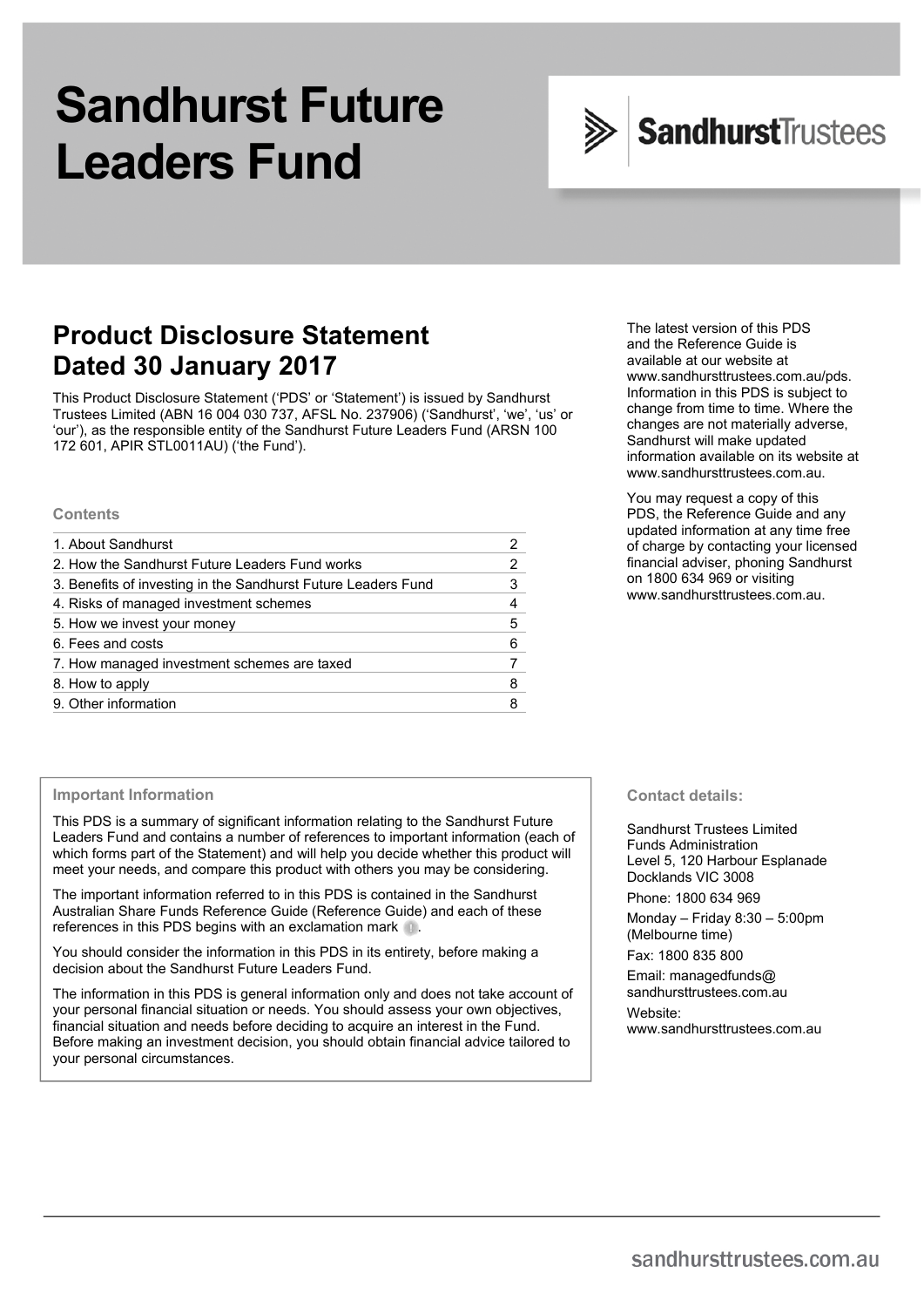## **1. About Sandhurst**

Sandhurst is the Fund's responsible entity. Sandhurst is responsible for overseeing the Fund's operation, selecting and monitoring the Fund's investment managers, and managing and administering the Fund in the best interests of investors.

Sandhurst is a wholly owned subsidiary of Bendigo and Adelaide Bank Limited (ABN 11 068 049 178, AFSL No. 237879) and is part of the Bendigo and Adelaide Bank Group, which comprises Bendigo and Adelaide Bank Limited (the Bank) and its related entities.

Sandhurst, formed in 1888, has assisted Australian families with their financial needs for more than 125 years. Sandhurst is a highly experienced provider of investment solutions and trustee services that create, enhance and protect wealth. Sandhurst offers a wide range of products and services including investment and funds management, superannuation, commercial loans, access to funeral bonds, the management of estates and trusts, and the provision of corporate trustee and custodial services. Sandhurst embraces a prudent investment philosophy and is committed to delivering high quality investment solutions.

Based on quantitative and qualitative factors, including performance, experience, investment strategy and key personnel, as at the date of this PDS, Sandhurst predominantly invests in the Investors Mutual Future Leaders Fund (ARSN 093 182 828, APIR IML0003AU), a registered managed investment scheme for which Investors Mutual Limited ('IML') (ABN 14 078 030 752, AFSL No. 229988) is currently the responsible entity, Sandhurst has selected IML as an investment manager to manage the Fund's investments in shares listed on the Australian Securities Exchange (ASX). Sandhurst reviews the performance of the Fund's investment manager on a regular basis and, as a part of its investment review process, may replace the investment manager or may choose to invest in other investments at any time without notice.

## **2. How the Sandhurst Future Leaders Fund works**

## **Structure**

The Fund is a registered managed investment scheme, whereby your money is pooled with other investors' money. Sandhurst invests this money on behalf of all the Fund's investors. This means that you have access to certain investments that you may not otherwise be able to access on your own. The ASIC website www.moneysmart.gov.au has more information on managed investment schemes.

The Fund is a 'feeder fund' meaning that it indirectly gains exposure to underlying asset classes by predominantly investing in the Investors Mutual Future Leaders Fund (the Underlying Investment).

The Fund is established under a constitution (Constitution), which sets out your rights and the powers and responsibilities of Sandhurst. You can obtain a copy of the Constitution free of charge by contacting us.

Under the Corporations Act 2001 (Corporations Act), the Fund is required to have a compliance plan lodged with ASIC. The compliance plan is audited annually and sets out measures that Sandhurst will implement to ensure that the Fund's operation complies with the Corporations Act and the Constitution.

## **About units and unit pricing**

The Fund is unitised, meaning that when you invest in the Fund, you purchase units that represent a beneficial interest in the Fund's assets (but not in any particular underlying asset).

**2** Sandhurst Future Leaders Fund PDS The unit price is calculated each business day (i.e. any day that is not a weekend or a public holiday in Melbourne, Victoria) by dividing the Fund's net asset value by the number of units on issue, and is adjusted for transaction costs including the buy/sell spread (see section 6 'Fees and costs' in this PDS for further information). Valuations are conducted at any time determined by Sandhurst, at regular intervals appropriate to the nature of the property, and such times as required in the Constitution. The unit price will vary as the market value of the assets in the Fund rises or falls.

Sandhurst has adopted a unit pricing policy setting out the principles which we apply when exercising unit pricing discretions under the Constitution. You can request a copy of the policy and other documents relating to unit pricing discretions free of charge by calling Sandhurst.

### **Applications and withdrawals**

You can make applications and withdrawals at any time, subject to the following minimum requirements (which Sandhurst may change at its discretion):

| Minimum initial investment    | \$2,000                                                                 |
|-------------------------------|-------------------------------------------------------------------------|
| Minimum additional investment | \$100 or a minimum of<br>\$50 per month via the<br>regular savings plan |
| Minimum withdrawals           | \$1,000                                                                 |
| Minimum switches              | \$500                                                                   |
| Minimum investment balance    | \$2,000                                                                 |

Note: Sandhurst may accept lesser amounts at its discretion.

Sandhurst will retain any interest earned on application money before it is paid into the Fund.

#### **Initial investment**

To acquire units in the Fund, you will need to complete an Application Form. If a completed Application Form is received and accepted before 12 noon Melbourne time on a business day, the application will be processed using the Fund's application price calculated as at the close of business on that day. Otherwise, the following business day's application price will be used (these conditions also apply to additional investments – see below). Payment can be made by cheque or direct debit (if using direct debit, you will need to complete the relevant section of the Application Form) or other method acceptable to Sandhurst. In certain circumstances, Sandhurst reserves the right to refuse an application or accept only part of an application or change processing times. The Application Form is available from our website at www.sandhursttrustees.com.au/forms.

## **Additional investments**

You can increase your investment by acquiring units in the Fund at any time, with payment made by BPAY®, cheque, direct debit or other method acceptable to Sandhurst. Units will be issued in accordance with the initial investment timings listed above. You should obtain a copy of the most up-to-date PDS when making additional investments, as the investment will be made on the terms of the most up-to-date PDS. In certain circumstances, Sandhurst reserves the right to refuse an additional investment or accept only part of an additional investment, (for example, if the Fund is closed to additional investments) or change processing times.

The Investment Contribution Form is available from our website at www.sandhursttrustees.com.au/forms.

® Registered to BPAY Pty Ltd ABN 69 079 137 518

## **Regular savings plan**

The Fund offers a regular savings plan with a minimum investment of \$50 per month. Simply complete this election on your Application Form, or alternatively, you can establish a regular savings plan at any time by completing the Investment Contribution Form available at

www.sandhursttrustees.com.au/forms and nominate your contribution amount.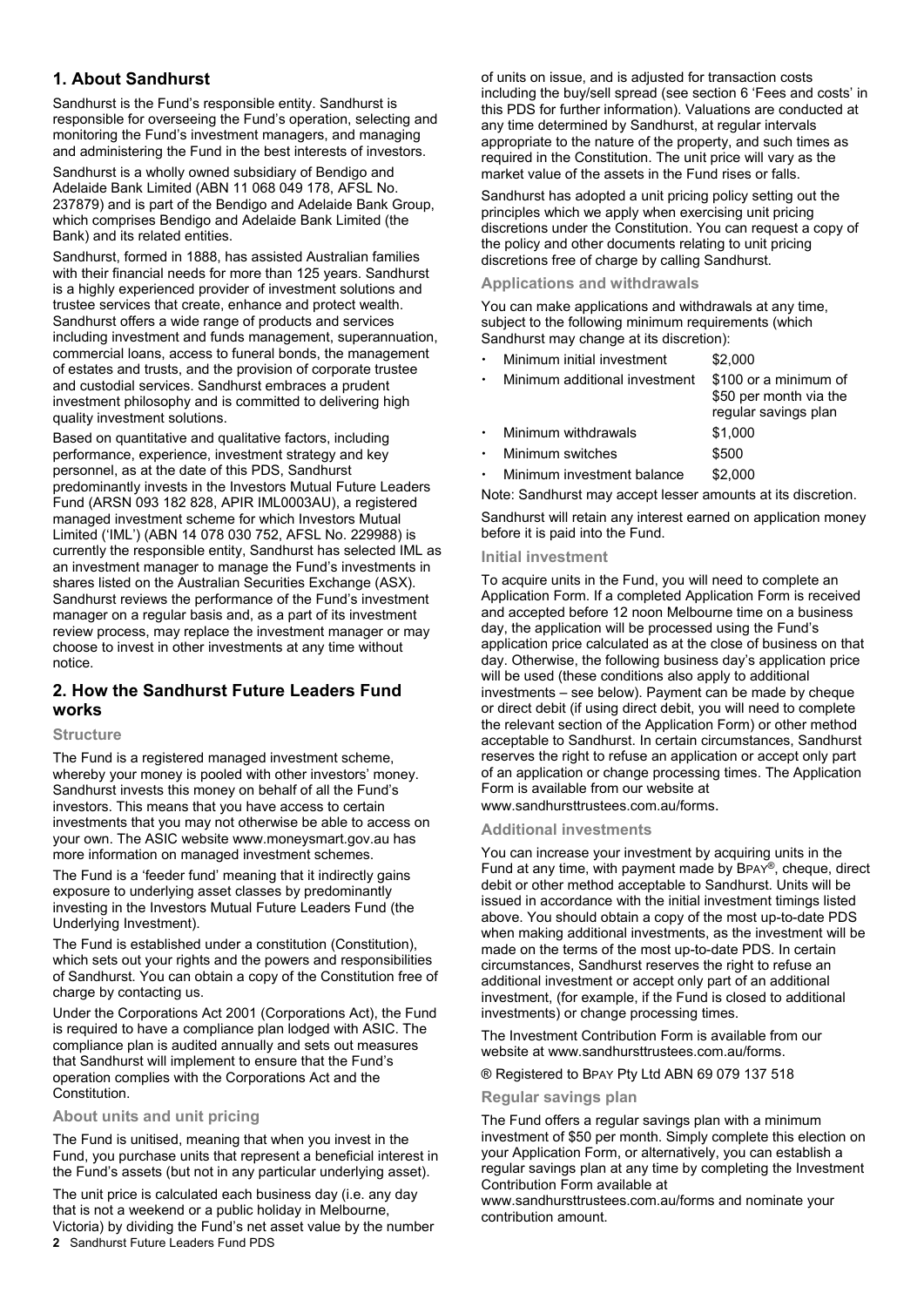#### **Withdrawal requests**

You can decrease your investment by withdrawing some or all of your units by sending Sandhurst a completed Withdrawal Form. If your Withdrawal Form is received and accepted before 12 noon Melbourne time on a business day, the withdrawal will be processed using the Fund's withdrawal price calculated as at the close of business on that day. Otherwise, the following business day's withdrawal price will be used. If you make a withdrawal request which would result in your investment balance falling below \$2,000 Sandhurst may, at its discretion, treat your withdrawal request as relating to all of your remaining units in the Fund.

The Withdrawal Form is available from our website at www.sandhursttrustees.com.au/forms.

After Sandhurst has received and accepted a completed Withdrawal Form, withdrawals are normally paid within 5 business days of the withdrawal date (however, the Fund's Constitution allows up to 30 days or such longer period as Sandhurst determines in certain circumstances). Withdrawals will be credited directly to your nominated account or a cheque can be sent to you upon request.

In extraordinary circumstances, Sandhurst reserves the right to suspend withdrawals from the Fund, such as if in the reasonable opinion of Sandhurst, it is in the best interests of investors as a whole to do so. In some circumstances, such as when there is a freeze on withdrawals, you may not be able to withdraw your units in the Fund within the usual period for withdrawal requests. Sandhurst reserves the right to change processing times.

#### **Minimum investment balance**

If the current value of your investment falls below the minimum investment balance of \$2,000, Sandhurst may at its discretion, by giving at least 30 days' notice, redeem your interests in the Fund and pay the proceeds to you.

#### **Switching and transfers**

You may switch from the Fund to other funds within the Australian Share Funds or Sandhurst Diversified Funds product suites or to the Bendigo Socially Responsible Growth Fund. When you request a switch, we will redeem your existing units in the Fund at the next available redemption price and we will use the proceeds to buy units in the new fund at the relevant application price. There is currently no charge for switching between funds, however buy/sell spreads do apply. Switching from one fund to another fund may give rise to tax consequences and it is recommended that you check the tax implications with your accountant or financial adviser before switching.

When making a switch the minimum balance and transaction amounts of the respective funds must be met. You should obtain a copy of the most up-to-date product disclosure statements for each fund when requesting a switch, as the switch will be made on those terms. These documents and the Switch Form are available from our website at www.sandhursttrustees.com.au/forms.

You can also transfer your units in the Fund to another person. To discuss what is required for a transfer, please contact us on 1800 634 969.

#### **Income distributions**

The Fund may earn income such as dividends and interest, as well as net realised capital gains on the sale of the Underlying Investment and its assets. It is Sandhurst's intention that the full amount of the Fund's taxable income in each financial year be distributed to investors. Distributions are calculated half yearly as at 30 June and 31 December, and normally paid within 2 months.

Your entitlement to distributions is calculated by dividing the total distribution amount by the total number of units on issue at the distribution date, and multiplying the result by the number of units you hold on that date. If you withdraw units prior to the distribution date, you will not receive any distribution for the period you held those units in the relevant distribution period. However, the Fund's unit price will incorporate the distribution entitlement up to the withdrawal date.

You can choose to have your distributions:

- reinvested in further units in the same Fund; or
- paid to you by direct credit to your nominated account.

If you do not make a choice, or if a direct credit rejection occurs, then your distributions will be automatically reinvested by acquiring additional units in the Fund at the unit price applicable at the end of the relevant distribution period (the buy/sell spread does not apply to reinvested distributions). You can change your choice for receiving distribution payments by advising Sandhurst at least 10 business days before the end of the relevant distribution period. Otherwise, the change to your distribution instructions will not occur until after the next distribution is paid. Please note that distributions will not be paid by cheque.

 You should read the important information about 'Acquisition and disposal of units' before making a decision. Go to section 1 of the Reference Guide at www.sandhursttrustees.com.au/pds. The material relating to the 'Acquisition and disposal of units' may change between the time when you read this Statement and the day when you acquire the product.

## **3. Benefits of investing in the Sandhurst Future Leaders Fund**

The significant features and the significant benefits of the Fund include:

- **Access to growth assets:** The Fund, predominantly through holdings in the Underlying Investment, provides exposure to an actively managed portfolio of ASX listed shares. The Fund provides exposure to investment opportunities and markets that may not be accessible to all investors.
- **Access to a leading professional investment manager:** Through holdings in the Underlying Investment, Sandhurst has selected IML as the investment manager of the Fund. IML is a highly regarded investment manager that specialises in managing Australian shares using a disciplined value based approach. This means that IML seeks to invest in reasonably priced companies that show potential to deliver growing earnings.
- **Capital growth and income:** The Fund is designed to be a long term investment that aims to deliver income and capital growth through holdings predominantly in the Underlying Investment. If you choose to reinvest your distributions you can benefit from the power of compounding, which allows you to generate returns on your reinvested distributions to optimise your investment earnings over the long term.
- **Ready-made diversification:** This Fund, predominantly through holdings in the Underlying Investment, gives you the opportunity to broaden your exposure across a range of diversified ASX listed shares outside the ASX50, allowing you to moderate the volatility of your investment risk and return over the long term.
- **A simple and convenient way to invest:** The Fund is designed to make investing easy for you. We handle all the investment decisions, paperwork and administration, and provide you with regular information and reporting on your investment. Our application process is straightforward and our friendly staff are on hand to assist you with any queries regarding your investment.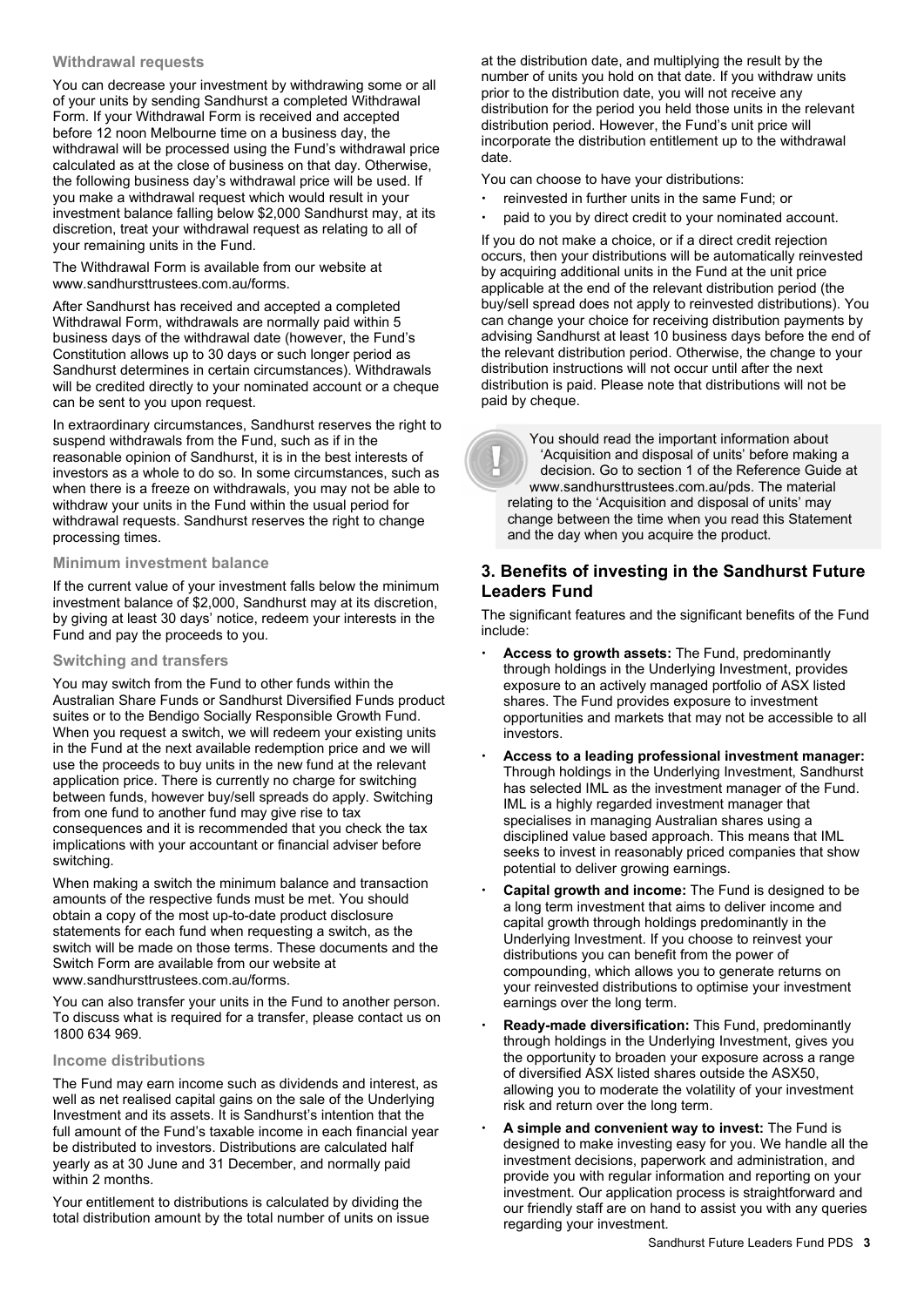- **Flexible ways to invest:** The Fund offers a low initial investment and flexible ways to add to your investment. You can increase your investment at any time by using BPAY, direct debit or cheque. The Fund also offers the convenience of a regular savings plan so you can add to your investment on a regular basis with as little as \$50 per month. Regular investments can be deducted straight from your bank account.
- **A responsible entity with a proven record:** Sandhurst aims to create wealth for investors by employing a disciplined and conservative approach to managing quality investments.

The Fund aims to provide you with a simple, cost-effective solution to help you save for your future.

#### **4. Risks of managed investment schemes**

The purpose of this section is to inform you of the types of significant risks that may apply to an investment in the Fund and is a summary only. It does not purport to be a comprehensive statement of all the risks.

In identifying the significant risks associated with the Fund itself, as the only non-cash investment held by the Fund is the Underlying Investment, the risks associated with the Underlying Investment are also risks of the Fund. We have therefore also considered the risks resulting from the investment management activities of IML as the investment manager of the Underlying Investment.

All investments carry risk. Different investment strategies may carry different levels of risk, depending on the assets that make up the investment strategy. Generally, assets with the highest long-term returns may also carry the highest level of short-term risk.

The significant risks of investing in the Fund are summarised as follows:

- **Individual investment risk:** The Fund invests by acquiring and holding units in the Underlying Investment which is another managed fund. That fund holds investments that will fluctuate in value, meaning that they can, and do, fall in value for many reasons. This is an inherent risk associated with all managed funds. The Underlying Investment aims to reduce investment risk by holding a diversified portfolio of ASX listed shares and having an experienced investment manager, IML, which undertakes thorough analysis and research of all of that fund's assets.
- **Market and political risk:** The Fund may be impacted either directly or indirectly by market and/or political risk. Factors that may influence the market include economic, technological, political, taxation, country, legal conditions and market sentiment. The Fund mitigates market and political risks through its holdings in the Underlying Investment. IML conducts research and analysis to form a view on these risks and by diversifying the Underlying Investment's holdings.
- **Fund risk:** The Fund could be terminated, the fees and expenses could change, Sandhurst could be replaced as the responsible entity, the investment manager of the Underlying Investment could be replaced, other key personnel could change, or the Underlying Investment could be terminated. Sandhurst aims to minimise fund risk by operating within established operational risk and compliance structures, monitoring how fund risks may impact on the Fund and by acting in the best interests of investors.
- **Derivatives risk:** Through its holdings in the Underlying Investment, the Fund has exposure to derivatives from time to time for both gaining and hedging exposure to assets and/or asset classes. Derivatives risk includes the value of derivative positions not moving in line with the movement in the underlying asset, potential illiquidity of the

derivative, and being unable to meet payment obligations in relation to derivative contracts. Although this risk cannot be eliminated, Sandhurst has, and requires the investment manager of the Underlying Investment, IML, to have procedures in place to govern the use of derivatives.

- **Liquidity risk:** The Fund's assets may not be able to be converted into cash in a timely manner in order to pay withdrawal requests. Sandhurst manages liquidity risk by holding units in the Underlying Investment, the units in which ordinarily can be readily converted into cash.
- **Counterparty risk:** Counterparty risk represents the loss that would be recognised if counterparties (i.e. the other parties to the contracts such as securities dealers or derivative counterparties) fail to perform as contracted. Sandhurst has managed this risk by choosing IML, an appropriate and reputable investment manager. IML through its investment of the assets of the Underlying Investment, is also responsible for managing this risk.
- **Investment manager risk:** As IML is the investment manager for the Underlying Investment, the Fund's performance is dependent upon IML's performance. Sandhurst monitors IML's performance on an ongoing basis. In the event that IML fails to meet its obligations, Sandhurst may replace IML with another investment manager.
- **Regulatory risk:** Investment performance may be affected by changes to government policies, regulations and taxation laws.

The significant risks of investing in managed investment schemes include that:

- the value of investments will vary over time;
- the level of returns will vary and future returns may vary from past returns;
- returns are not guaranteed and you may lose some of your money;
- laws affecting managed investment schemes may change in the future; and
- the level of risk for you will vary depending on a range of factors including, age, investment time frames, where other parts of your wealth are invested and your risk tolerance.

The performance of the Fund is regularly monitored to assess whether the investment policy and the objectives of the Fund are being met. However, we do not guarantee future profitability, Fund returns, distributions or return of capital.

You should consult with your financial adviser if applicable, to properly understand the risks associated with the Fund and your attitude to investment risk.

Sandhurst, the Bank and its related entities do not guarantee the repayment of capital invested, the payment of income or the Fund's investment performance. An investment in the Fund does not represent a deposit with, or a liability of Sandhurst, the Bank or its related entities. The Bank does not stand behind or guarantee the performance of Sandhurst or the Fund.

Sandhurst is not an authorised deposit-taking institution within the meaning of the Banking Act 1959.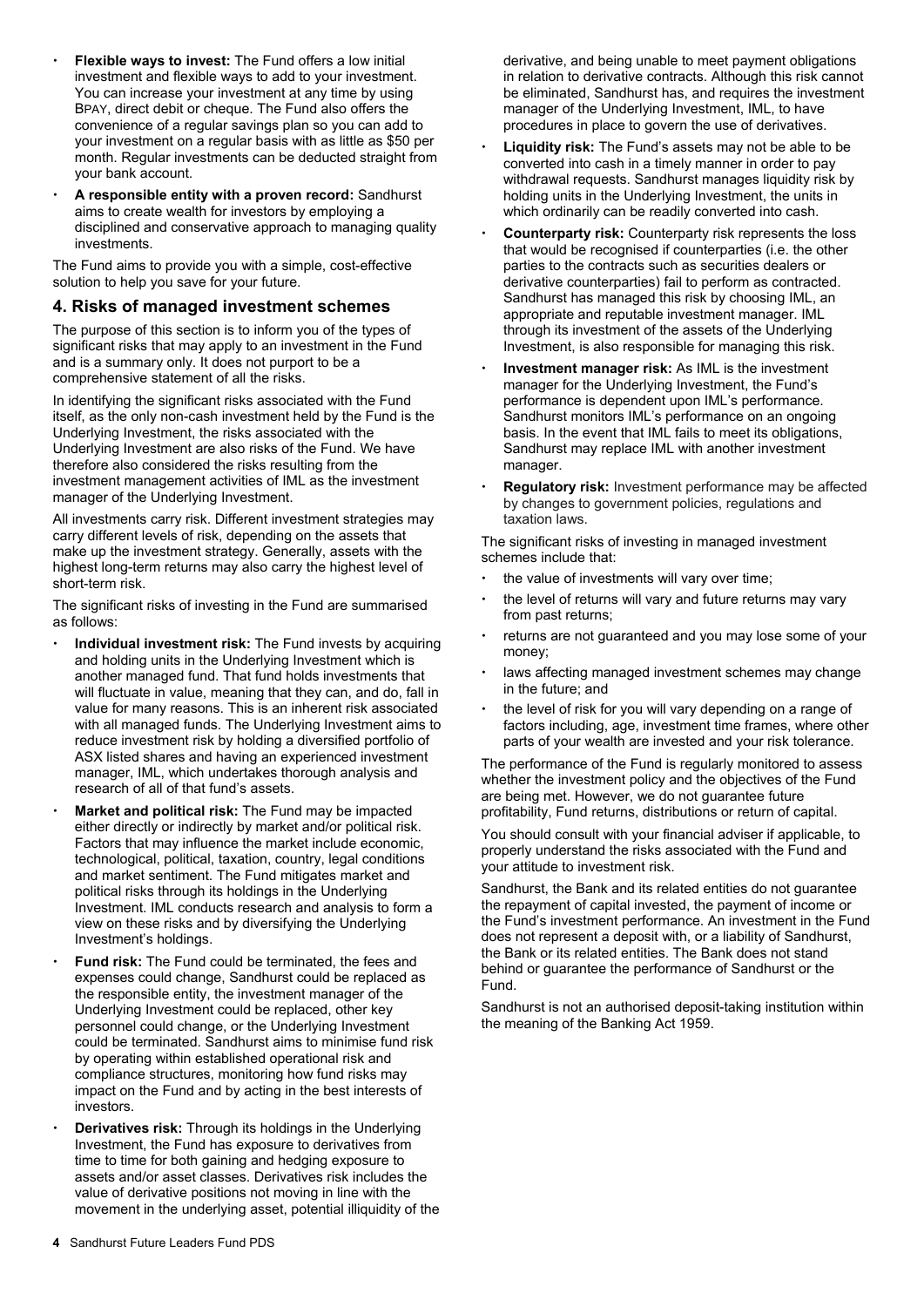## **5. How we invest your money**

The Fund offers a single investment option.

Sandhurst aims to create wealth for investors by providing simple and professionally managed investment opportunities.

The Fund is a 'feeder fund' meaning that it indirectly gains exposure to ASX listed shares via holdings in an underlying managed investment scheme, the Underlying Investment, for which IML is currently the investment manager.

**Warning:** When choosing whether to invest in the Fund, you should consider:

- the likely investment return;
- the risk; and
- your investment timeframe.

**Labour standards, or environmental, social or ethical considerations** 

Sandhurst does not take into account labour standards or environmental, social or ethical considerations in the selection of investment manager(s) for the Fund or the selection, retention or realisation of investments relating to the Fund.

The investment manager of the Underlying Investment, IML, does not currently take into account any labour standards or any environmental, social or ethical considerations in the selection, retention or realisation of investments relating to the Underlying Investment. However, IML is a signatory of the UN Principles for Responsible Investment, and therefore may consider these factors when they are expected to have a material financial impact on any individual investment.

#### **Sandhurst Future Leaders Fund**

| <b>Investment</b><br>return<br>objective                        | To deliver investment returns before fees above the<br>S&P / ASX 300 Accumulation Index (excluding S&P /<br>ASX 50 and property trusts) on a rolling four year<br>basis.                                                                                                                                                                                                                                              |     |      |  |
|-----------------------------------------------------------------|-----------------------------------------------------------------------------------------------------------------------------------------------------------------------------------------------------------------------------------------------------------------------------------------------------------------------------------------------------------------------------------------------------------------------|-----|------|--|
| <b>Investment</b><br>strategy                                   | To invest in the Underlying Investment which will be<br>exposed to a diversified portfolio of quality ASX listed<br>shares outside the top 50 shares listed on the ASX,<br>where these assets are identified by IML as being<br>undervalued.                                                                                                                                                                          |     |      |  |
|                                                                 | The Fund invests 80% to 100% of its assets in the<br>Underlying Investment (with the uninvested portion<br>held in cash). The strategic asset class allocation<br>range of the Underlying Investment is set out below.                                                                                                                                                                                                |     |      |  |
|                                                                 |                                                                                                                                                                                                                                                                                                                                                                                                                       | Min | Max  |  |
|                                                                 | Australian shares<br>(outside S&P/ASX 50<br>Index)                                                                                                                                                                                                                                                                                                                                                                    | 80% | 100% |  |
| <b>Strategic</b>                                                | Cash and short term<br>securities                                                                                                                                                                                                                                                                                                                                                                                     | 0%  | 20%  |  |
| asset class<br>allocation                                       | The strategic asset class allocation provides an<br>indication of the intended holdings in the Underlying<br>Investment and actual holdings may be higher or<br>lower.                                                                                                                                                                                                                                                |     |      |  |
|                                                                 | In addition to ASX listed shares, the Fund may have<br>exposure to Australian equity derivatives and hybrid<br>securities such as preference shares. While the<br>assets of the Underlying Investment are invested<br>predominantly in listed shares, up to 5% of its assets<br>may be invested in unlisted shares, where these<br>shares are expected to list on the ASX within 12<br>months of the investment date. |     |      |  |
| <b>Investment</b><br>manager                                    | In an endeavour to ensure the best possible result for<br>investors and to meet the Fund's investment return<br>objective, the performance of IML is regularly<br>monitored and assessed by Sandhurst. Consequently,<br>Sandhurst may replace the investment manager from<br>time to time without prior notice to you.                                                                                                |     |      |  |
| <b>Minimum</b><br>suggested<br>investment<br>timeframe          | Recommended for at least a 5 year investment period.                                                                                                                                                                                                                                                                                                                                                                  |     |      |  |
| Type of<br>investor for<br>whom this<br>investment<br>is suited | This Fund is intended to suit an investor primarily<br>seeking long term capital growth and income from a<br>diversified portfolio of ASX listed shares (outside S&P<br>/ ASX 50 Index), with a limited exposure to cash and<br>short term securities.                                                                                                                                                                |     |      |  |
| <b>Risk level</b>                                               | This Fund is considered by Sandhurst to be a high<br>risk investment.                                                                                                                                                                                                                                                                                                                                                 |     |      |  |
| <b>Changes to</b><br>the Fund                                   | We have the right to terminate the Fund or change the<br>Fund's investment return objective (including without<br>limitation, the strategic asset class allocations and<br>investment strategy), investment manager and<br>Underlying Investment without providing prior notice to<br>investors in some cases. We will inform investors of<br>any material changes to the Fund in accordance with<br>the law.         |     |      |  |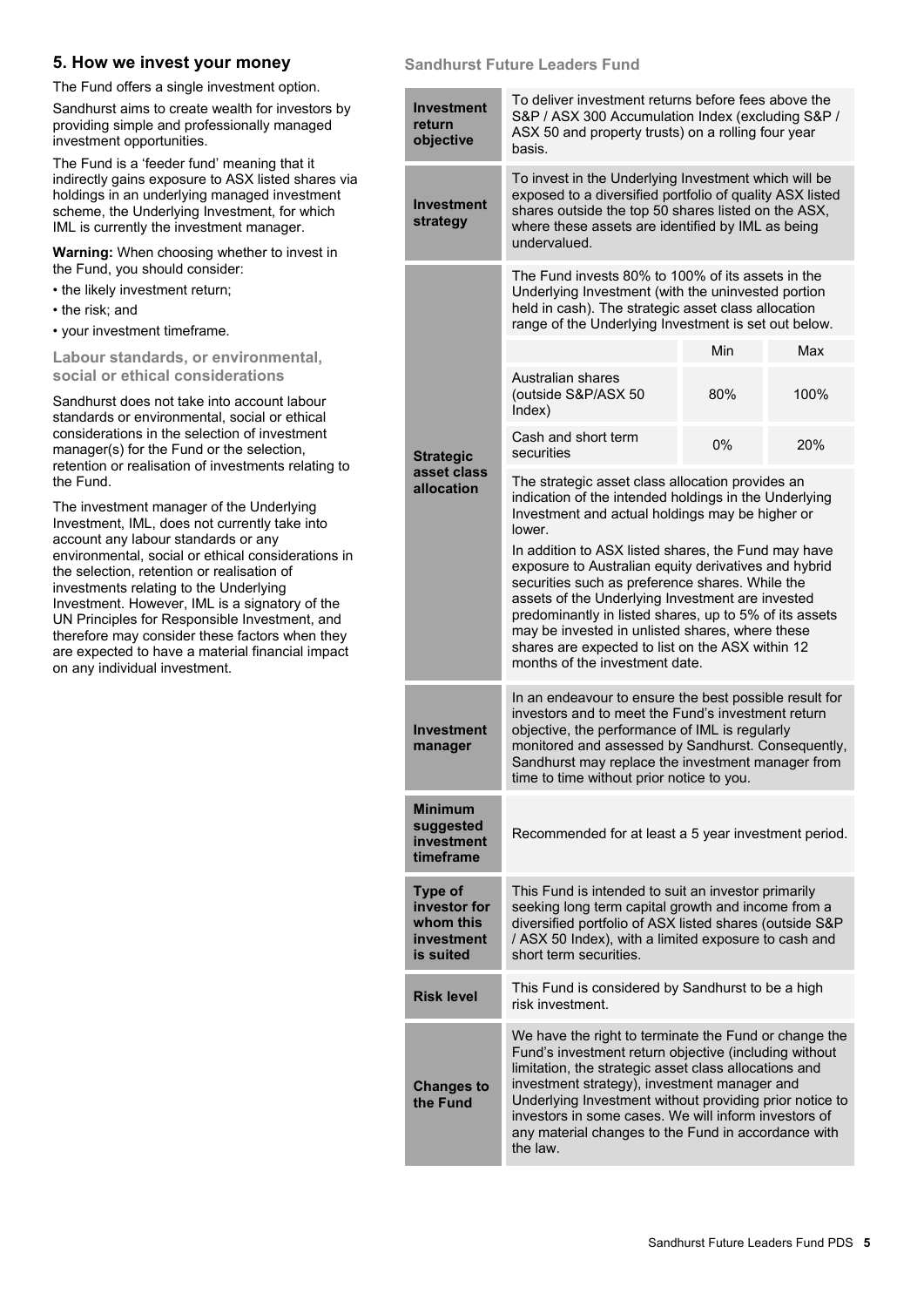## **6. Fees and costs**

#### **Did you know?**

Small differences in both investment performance and fees and costs can have a substantial impact on your long term returns. For example, total annual fees and costs of 2% of your account balance rather than 1% could reduce your final return by up to 20% over a 30 year period (for example, reduce it from \$100,000 to \$80,000).

You should consider whether features such as superior investment performance or the provision of better member services justify higher fees and costs. You may be able to negotiate to pay lower contribution fees and management costs where applicable. Ask the Fund or your financial adviser.

#### **To find out more**

If you would like to find out more, or see the impact of the fees based on your own circumstances, the **Australian Securities and Investments Commission** (**ASIC**) website (www.moneysmart.gov.au) has a managed funds fee calculator to help you check out different fee options.

ASIC Class Order [CO 14/1252] applies to this PDS.

The managed funds fee calculator on the ASIC website (www.moneysmart.gov.au) can also be used to calculate the effect of fees and costs on account balances. Taxation information is set out in section 7 of this PDS.

The following table shows the fees and other costs that you may be charged. These fees and costs may be deducted from your money, from the returns on your investment or from the assets of the Fund as a whole. The information in the table below can be used to compare costs between different simple managed investment schemes.

You should read all the information about fees and costs because it is important to understand their impact on your investment.

All the fees and costs shown in this section include stamp duty and GST less the maximum applicable reduced input tax credits unless otherwise stated.

**Warning:** Additional fees may be paid to a financial adviser if a financial adviser is consulted. Please refer to the Statement of Advice in which details of the fees are set out.

| <b>TYPE OF FEE OR COST</b>                                        | <b>AMOUNT</b>                                        |  |  |  |  |
|-------------------------------------------------------------------|------------------------------------------------------|--|--|--|--|
| Fees when your money moves in or out of the Fund <sup>1, 2</sup>  |                                                      |  |  |  |  |
| Establishment fee                                                 | Nil                                                  |  |  |  |  |
| <b>Contribution fee</b>                                           | Nil                                                  |  |  |  |  |
| Withdrawal fee                                                    | Nil                                                  |  |  |  |  |
| Exit fee                                                          | Nil                                                  |  |  |  |  |
| <b>Management costs</b>                                           |                                                      |  |  |  |  |
| The fees and costs for<br>managing your investment <sup>2</sup> . | 2.10% $p.a.3$ of the net<br>asset value of the Fund. |  |  |  |  |

<sup>1</sup> Transaction costs may apply in the form of a buy/sell spread. See "Transactional and operational costs" under the heading "Additional explanation of fees and costs" for more information.

<sup>2</sup> These fees do not include amounts payable to an adviser. See "Advice fee" under the heading "Additional explanation of fees and costs" for more information.

3 This amount includes 'indirect costs' (see "Management costs" under the heading "Additional explanation of fees and costs" for more information). "Indirect costs" excludes transactional and operational costs (see "Transactional and operational costs" under the heading "Additional explanation of fees and costs" for more information).

#### **Additional explanation of fees and costs**

#### **Management costs**

Management costs are the total fees and costs incurred in managing the Fund, comprising the management fee paid to Sandhurst as responsible entity for administering the Fund, other investment-related expenses and reimbursements in relation to the Fund, amounts paid or payable for investing in the assets of the Fund, and indirect costs (excluding any transactional and operational costs, if any). Indirect costs are based on the actual costs of the past financial year.

Indirect costs are any amounts that directly or indirectly reduce the returns on the units that are paid from, or the amount or value of, the income or assets of the Fund (including the Underlying Investment and any other underlying investment of the Fund).

Indirect costs may include management fees based on the value of assets and fees based on the return paid from the Underlying Investment, which are the costs of investing through such fund.

The Fund's Constitution allows Sandhurst to pay or recover, from the Fund, all costs, charges, expenses and outgoings reasonably and properly incurred by Sandhurst in the proper performance of its duties in administering the Fund (referred to as 'expense recoveries'). Whilst there is no limit in the Fund's Constitution on the amount that can be reimbursed, Sandhurst has currently chosen to pay the expense recoveries, other than abnormal expenses and transaction costs, out of its management fees.

Management costs are based on the latest available information as at the date of this PDS. Management costs may increase or decrease over time depending on the amounts comprising the management costs described above. The management costs are calculated on the Fund's net asset value, accrued daily, and the management fee, which is a portion of the management costs, is paid quarterly in arrears to Sandhurst from the Fund's assets as a whole. The management costs (including the management fee) are recovered from the Fund and are not directly deducted from your investment account.

#### **Performance fees**

A performance fee is an amount paid or payable, calculated by reference to the performance of the Fund. As at the date of this PDS, Sandhurst does not charge a performance fee for managing the Fund.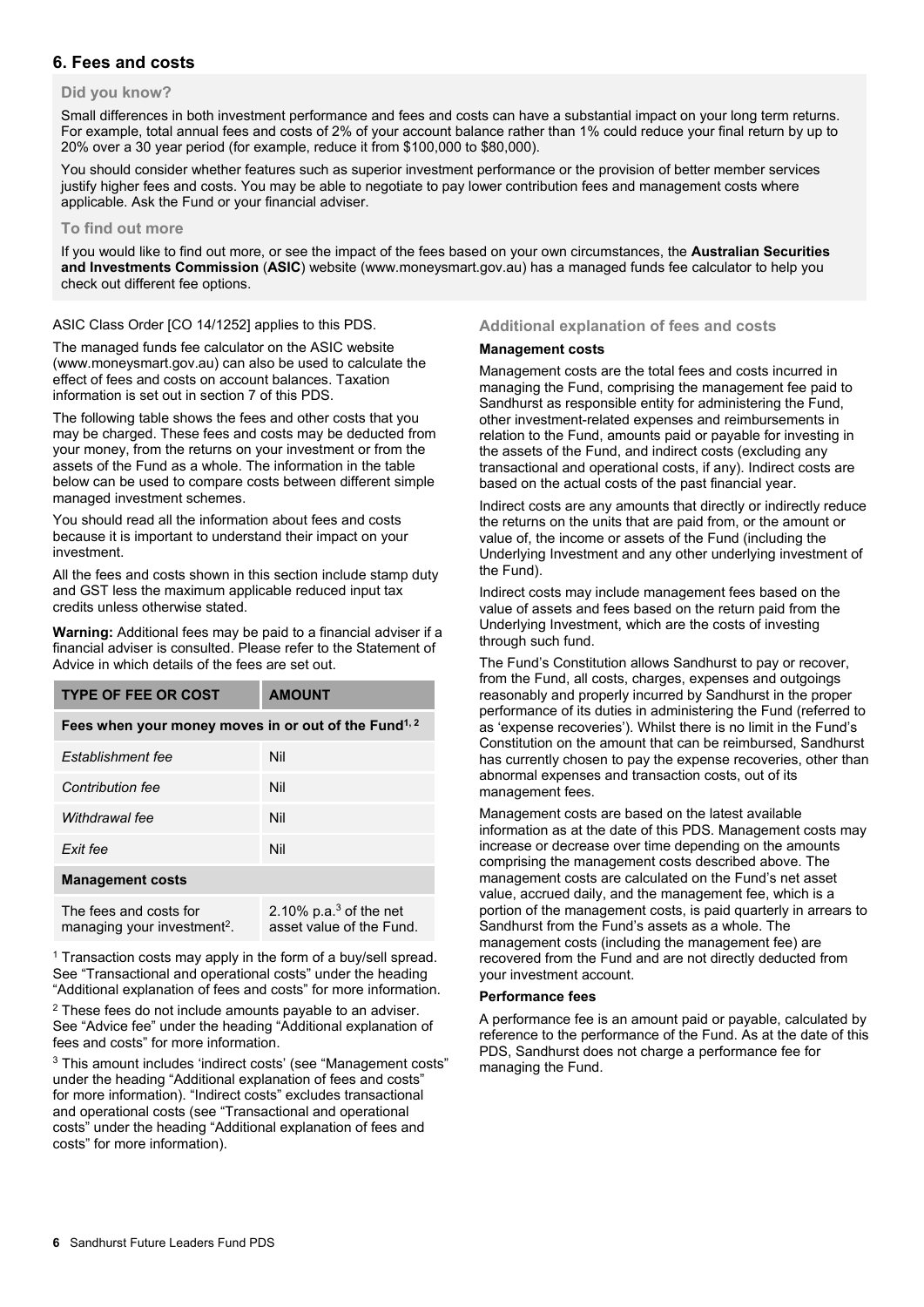#### **Advice fee**

You may agree with your adviser to pay an advice fee directly from your investment to your adviser. This can take the form of an upfront fee and/or ongoing fee:

- **Upfront fee** You can nominate any dollar amount to be deducted from your initial investment for advice provided in relation to your investment.
- **Ongoing fee** You can nominate a fixed dollar amount to be paid to your adviser via redemption of interests from your investment on a monthly basis. Buy/sell spreads apply.

#### **Transactional and operational costs**

In addition to management costs, the Fund may incur transactional and operational costs when acquiring and disposing of certain Fund assets. These costs may include clearing costs, brokerage, stamp duty and buy/sell spreads. These costs are paid for by the Fund when they are incurred and are reflected in the Fund's unit price. These costs are not paid to Sandhurst as a fee and are not charged directly to investors, rather they are deducted from the income or assets of the Fund. These costs represented 0.67% of the Fund's net asset value for the past financial year. These costs may vary depending on the level of Fund transactions but Sandhurst estimates that these costs are unlikely to be materially different for the current financial year.

#### **Investor buy/sell spread**

Transaction costs will also be charged to you when you buy and sell units in the Fund in the form of a buy/sell spread. The buy/sell spread is an additional cost to you and is designed to fairly allocate costs associated with buying and selling Fund assets as a result of investors acquiring or withdrawing units in the Fund. The buy/sell spread is retained by the Fund and is not a fee payable to Sandhurst.

A buy spread of 0.25% applies to each application in the Fund and a sell spread of 0.25% applies to each withdrawal. For example, if you invested \$50,000 in the Fund the cost of the buy spread would be \$125. The buy/sell spread may change from time to time without prior notice. The Fund's application and withdrawal prices are updated regularly and can be found at www.sandhursttrustees.com.au/prices.

#### **Example of annual fees and costs for the Fund**

The following table gives an example of how the fees and costs for the Fund can affect your investment over a one-year period. You should use this table to compare the Fund with other managed investment products.

| <b>EXAMPLE:</b><br><b>Sandhurst Future</b><br>Leaders Fund         |               | <b>BALANCE OF \$50,000 WITH A</b><br><b>CONTRIBUTION OF \$5,000</b><br><b>DURING YEAR</b>                                                                                       |
|--------------------------------------------------------------------|---------------|---------------------------------------------------------------------------------------------------------------------------------------------------------------------------------|
| Contribution<br>Fees                                               | Nil           | For every additional \$5,000 you<br>put in, you will be charged \$0.                                                                                                            |
| <b>PLUS</b><br>Management<br>Costs                                 | 2.10%<br>p.a. | And, for every \$50,000 you<br>have in the Sandhurst Future<br>Leaders Fund, you will be<br>charged \$1,050 each year.                                                          |
| <b>EQUALS</b><br>Cost of<br>Sandhurst<br>Future<br>Leaders<br>Fund |               | If you had an investment of<br>\$50,000 at the beginning of the<br>year and you put in an additional<br>\$5,000 during that year, you<br>would be charged fees of:<br>$$1.050*$ |

\* Additional fees may apply, in the form of the buy/sell spread. The actual amount you will be charged depends on the timing

of additional investments and the actual indirect costs. This example assumes that the additional contribution of \$5,000 is invested at the end of the year. For this Fund, the minimum balance is \$2,000 and the minimum additional investment is \$100.

#### **Changes to fees**

Fees and costs can be changed at any time by Sandhurst in accordance with the Fund's Constitution without your consent.

If fees and charges payable to Sandhurst increase, you will be given at least 30 days' prior notice. Other costs, such as the buy/sell spread may change at any time without prior notice to you. Indirect costs are based on costs incurred by the Fund in the past financial year and may be different in the current and future financial years.

#### **Tax**

For information about tax, please see section 7 "How managed investment schemes are taxed".

You should read the important information about 'Fees and costs' before making a decision. Go to section 2 of the Reference Guide at www.sandhursttrustees.com.au/pds. The material relating to the 'Fees and costs' may change between the time when you read this Statement and the day when you acquire the product.

## **7. How managed investment schemes are taxed**

**Warning:** Investing in a registered managed investment scheme is likely to have tax consequences. The Australian taxation system is complex and individual investors have different circumstances. Persons are strongly advised to seek professional tax advice.

In summary, when investing in the Fund, investors should note that:

- Registered managed investment schemes generally do not pay tax on behalf of investors.
- Investors will be assessed for tax on income and capital gains generated by the Fund in the year to which their entitlement relates, irrespective of whether the income is reinvested or the income payment occurs at a later date.
- Tax components of Fund distributions will be allocated to investors on a fair and reasonable basis.
- The Fund will pass through the investors' share of any tax credits received during the year.
- The Fund has made a 'capital election' under the tax regime for Managed Investment Trusts (MIT) and it continues to be an eligible MIT.
- Investors may be liable for tax on capital gains realised on the sale of units in the Fund, either by withdrawal, switch or transfer.

The brief summary of taxation information provided above relates only to Australian tax residents who hold their Fund units on capital account for income tax purposes. You should not rely on this summary.

You should read the important information about 'How managed investment schemes are taxed' before making a decision. Go to section 3 of the Reference Guide at www.sandhursttrustees.com.au/pds. The material relating to 'How managed investment schemes are taxed' may change between the time when you read this Statement and the day when you acquire the product.